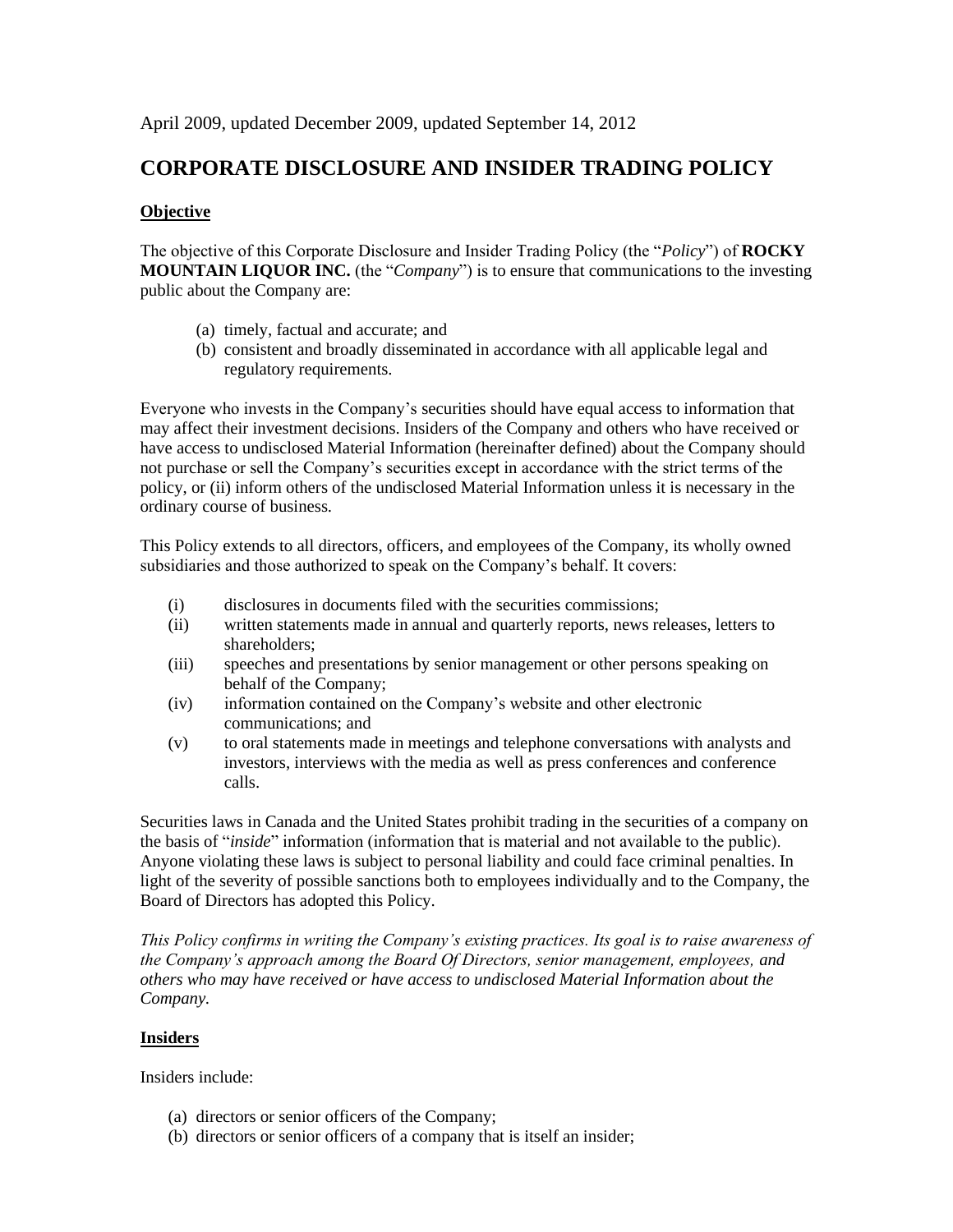- (c) directors or senior officers of a subsidiary of the Company;
- (d) a person that has direct or indirect beneficial ownership or control or direction over securities of the Company carrying more than 10% of the Company's outstanding voting securities.

For the purposes of this Policy "*Insider*" shall also mean all employees and consultants associated with the Company, and joint venture partners who receive or have access to Material Information and shall include family members.

### **Material Information**

It is not possible to define all categories of Material Information but there are various categories of information that are particularly sensitive and, as a general rule, should always be considered material. Examples of information or events, which may be material to the Company, are set out in Appendix A.

The Company's CEO and CFO will administer and interpret this Policy. If there is uncertainty regarding the materiality of information, the Board in accordance with applicable rules and regulations will make a determination. Insiders should be aware that both positive and negative information is generally considered to be Material Information if:

- (i) it would reasonably be expected to have a significant effect on the market price or value of the Company's securities; or
- (ii) there is a reasonable likelihood that it would be considered important to an investor in making a decision regarding the purchase or sale of securities of the Company.

The CEO and CFO will give consideration to the nature of the information itself, the volatility of the Company's securities and prevailing market conditions. In general, if there is any doubt about whether particular information is material, the CEO and CFO will err on the side of materiality and release the information publicly. (See section on Public Disclosure for Board policy on withholding release of Material Information.)

### **Restriction on Disclosure of Material Information**

No Insider shall disclose Material Information regarding the Company to any person or group of persons until it has been generally disseminated to the public in accordance with this Policy. Disclosure in individual or group meetings does not constitute adequate disclosure of information that is considered Material Information.

The Board may approve limited exceptions to this prohibition where disclosure is made to the Company's auditors, legal counsel, underwriters or other professional advisors in the necessary course of the Company's business.

If it is determined that previously undisclosed Material Information has inadvertently been disclosed, the Company shall immediately disclose the information in a news release in order to achieve broad public dissemination of the information, and Market Regulation Services Inc. as agent for the TSX Venture Exchange will be contacted, to determine if trading should be halted.

### **Public Disclosure**

The Company shall comply with all applicable laws and regulations regarding the timely disclosure of Material Information and changes. Once a decision is made that information is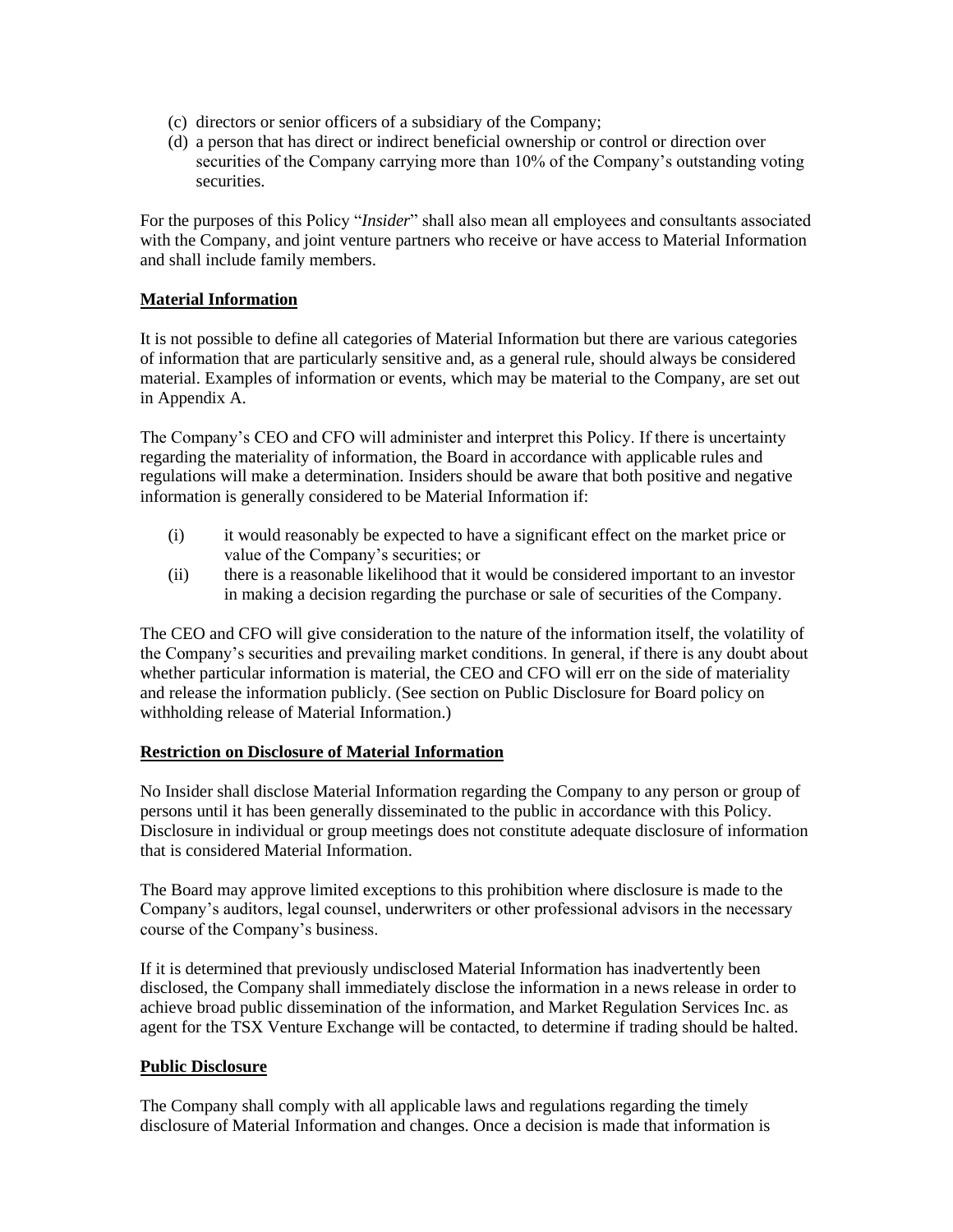material, applicable securities laws and stock exchange rules require prompt disclosure, and broad dissemination to the public in a manner that is both accurate and complete. Unfavourable news must be disclosed as promptly and completely as favourable news. The principal method of publicly disclosing Material Information will be by news release, using a news wire service that provides simultaneous distribution to widespread news services, financial media, and relevant stock exchanges and regulatory bodies. The Company will comply with the rules of the TSX-V regarding the timing of release of news releases, and any requirement to obtain pre-clearance of news releases. The Company will file material change reports when required in accordance with applicable securities laws and regulations.

In certain circumstances, the Board may determine certain Material Information may be withheld from the public for legitimate business purposes, (for example if release of the information would prejudice negotiations in a corporate transaction), in which case the information will be kept confidential until the Board determines it is appropriate to publicly disclose that information. (See Material Information section regarding Board consideration on release of information.)

If any information relates to a "*material change*" within the meaning of the applicable securities legislation, the Company will cause a Confidential Material Change Report to be filed with the securities regulators and will review (at least every 10 days) the decision to keep the information confidential.

All news releases should be accurate and complete and should contain enough detail to enable the media and investors to understand the substance and importance of the change being disclosed. All news releases from the Company (except for news releases that relate to financial information) shall be disseminated and pre-approved by the CEO. News releases regarding the Company's financial statements, MD&A and other material financial information requires approval from the Audit Committee or the Board of Directors.

## **Quiet Period**

The Company has instituted a "quiet period" in order to avoid the potential for, or the appearance of, selective disclosure. During this period, management will not discuss or comment on the Company's earnings and financial performance except with respect to inquiries concerning factual matters about already publicly disclosed information. The quiet period begins on the last day of each fiscal quarter and ends when the quarterly or annual financial results (as applicable) are released.

### **Market Rumors**

It is the Company's general policy not to respond to market rumors or speculation unless required by applicable regulatory authorities. The standard response by the Company's spokesperson to questions concerning rumors shall be "*We do not comment on rumors*". However, any rumor that has had or is likely to have a substantial effect on the price of the Company's securities will be clarified or confirmed in accordance with securities regulations.

### **Confidentiality of Information**

Insiders shall not communicate confidential information, unless it is necessary to do so in the ordinary course of business and appropriate arrangements are in place to protect the confidentiality of the information. All Insiders will use reasonable efforts to limit access to such confidential information to only those who need to know and such persons will be advised that the information is to be kept confidential. Anyone outside of the Company who may become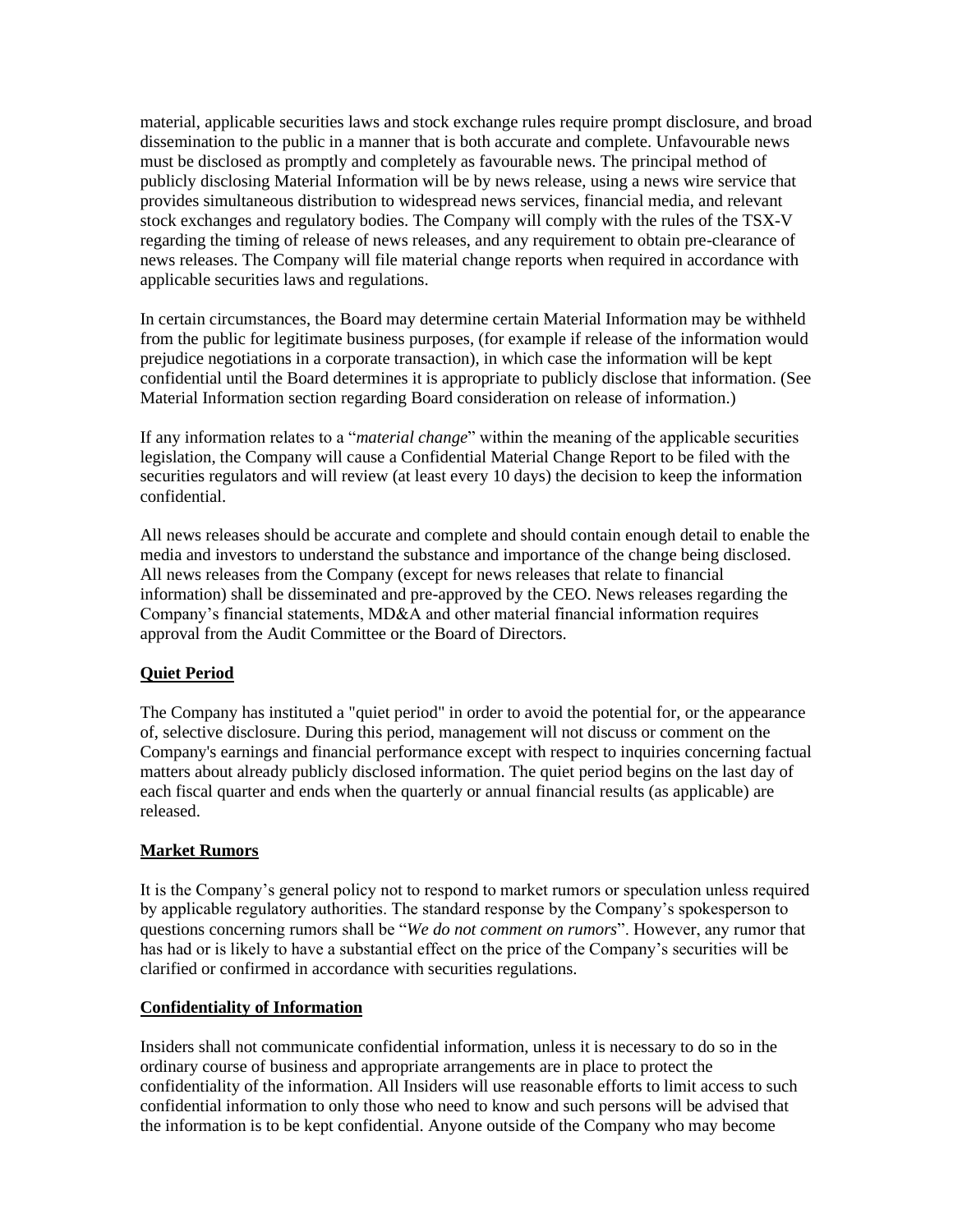privy to confidential information concerning the Company will be told that they must not divulge such information to anyone else, other than in the necessary course of business. Such outside parties may be asked to confirm their commitment to non-disclosure in the form of a written confidentiality agreement. In order to prevent the misuse or inadvertent disclosure of Material Information, the following procedures should be observed at all times:

- **•** Documents and files containing confidential information should be kept in a safe place where access is restricted to individuals who "*need to know*" that information in the necessary course of business and code names should be used if necessary.
- Confidential matters should not be discussed in places where the discussion may be overheard, including but not limited to, elevators, hallways, restaurants, bars, airplanes or taxis.

### **Discussion Boards and Chat Rooms**

Insiders are prohibited from participating in discussions of the Company's corporate matters in chat rooms or bulletin boards. Insiders shall immediately report to the CEO or CFO any discussion pertaining to confidential or previously undisclosed information regarding the Company, which they find on the Internet.

### **Insider Trading Restrictions and Obligations**

It is illegal for anyone to purchase or sell securities of any public company with knowledge of Material Information affecting that company that has not been publicly disclosed, except in certain limited circumstances.

Insiders and employees with knowledge of confidential or Material Information about the Company or counter-parties in negotiations of potential material transactions, are prohibited , except is accordance with the strict terms of this policy, from trading securities in the Company or any counter-party company until the information has been fully disclosed and a reasonable period of time has passed for the information to be widely disseminated.

No Insider may disclose or "*tip*" undisclosed Material Information to any other person (including family members), and no Insider may make recommendations or express opinions to any other person on the basis of undisclosed Material Information with regard to trading in securities of the Company.

No Insider who receives or has access to the Company's undisclosed Material Information may comment on stock price movement or rumors of other corporate developments that are of possible significance to the investing public unless the CEO or CFO authorizes such person in writing.

Insiders are personally responsible for filing accurate and timely insider trading reports. There now exists a web-based on-line filing system for insider reports (www.sedi.ca). Failure of an insider to file an insider trading report on a timely basis may result in a fine, imprisonment, or both.

For first time registration as an insider, insiders must fill out the SEDI User Registration Form (Form 55-102F5), available on https://www.sedi.ca

## **Exceptions**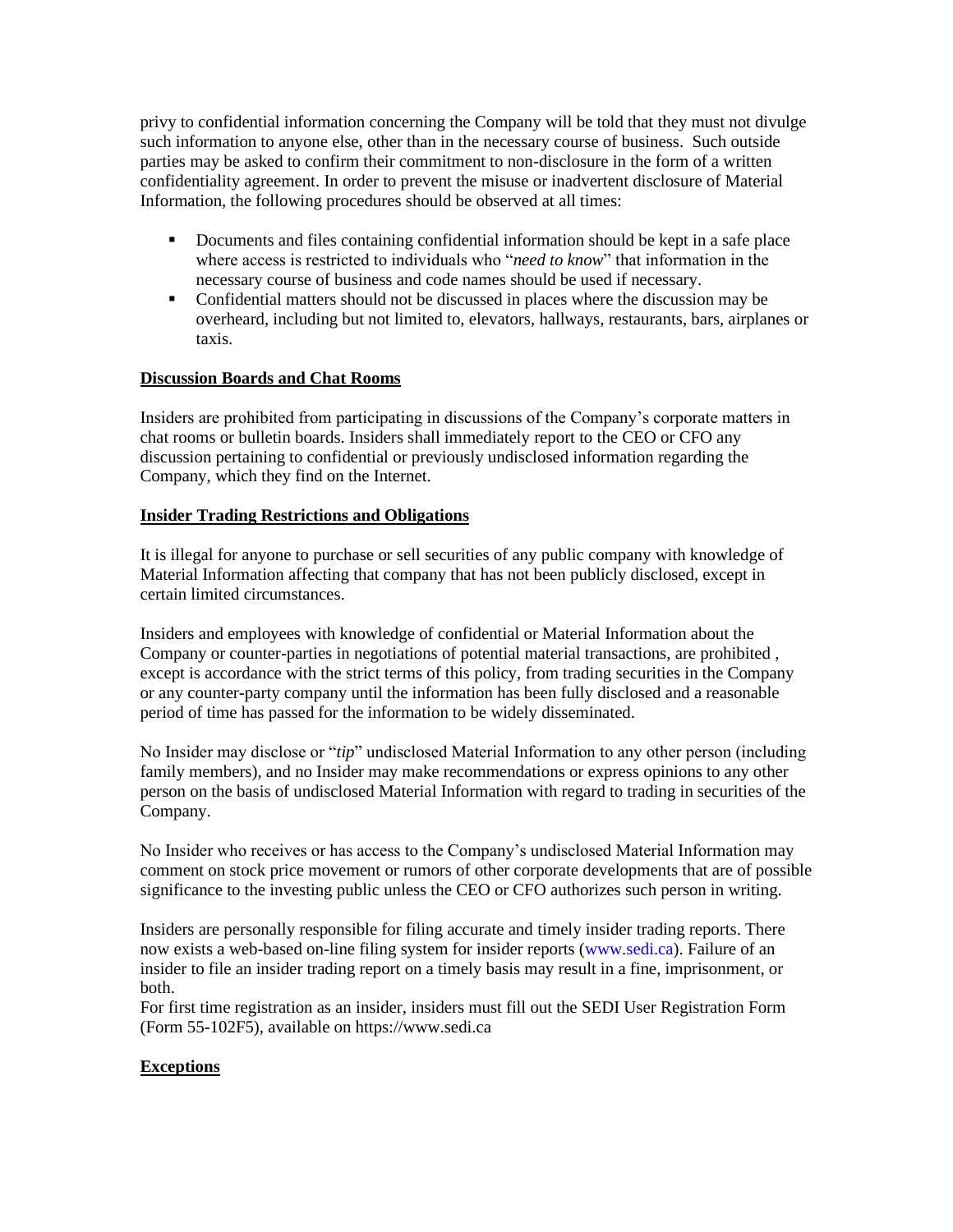The prohibition on trading does not apply to the exercise of stock options granted under the stock option plan nor to the exercise of outstanding share purchase warrants, but does apply to the subsequent sale of any securities acquired thereunder.

In addition, the Board of Directors can approve exemptions from the terms of this policy in respect of certain trades that would otherwise contravene its terms, provided that the following criteria are met: (i) the Board is presented with complete information concerning the prospective trade, including the identify of each of the buyer and the seller, the volume of shares being sold and the sale price, and (ii) the Board determines, with the assistance of management and outside counsel when required, that the completion of the prospective trade would not contravene applicable securities laws, regulations or any rule or policy of the Toronto Venture Exchange.

## **Pre-Clearance of Trades**

Occasionally, certain individuals may have access to undisclosed Material Information for a limited period of time. During such a period, such persons may be notified in writing or by electronic media (with acknowledgment of receipt) by the CEO or CFO that they must obtain preclearance at any time prior to buying or selling securities of the Company. Examples of persons subject to pre-clearance by virtue of their jobs are members of the executive team and their administrative staff, investor relations, finance and business development departments.

### **Suspension of Trading**

There may be periods when it will be stipulated by the CEO or CFO that directors, officers, selected employees and other persons suspend trading because of developments that have not yet been disclosed to the public. All those affected will be notified in writing or by electronic media (with acknowledgment of receipt to the CEO or CFO). Individuals should not trade while the suspension is in effect nor disclose to others that trading has been suspended.

## **Trading Blackout Periods**

Trading blackout periods will apply to all Insiders with access to undisclosed Material Information during those periods that are prescribed from time to time by the CEO and/or CFO. The CEO or CFO will notify Insiders, to whom the blackout period applies, in writing or by electronic media (with acknowledgment of receipt), advising as to the commencement and termination of the trading blackout period. Blackout Periods will include the day(s) of director's meetings, and will include all Insiders including anyone attending, or those preparing the minutes.

During the blackout period, no individuals may purchase or sell securities of the Company, except as contemplated above in the section entitled "Exceptions". All parties with knowledge of special circumstances will be covered by the blackout and may include external advisors such as legal counsel, investment bankers and counter-parties in negotiations of potential material transactions. Insiders may not trade on the day of the news release announcing the Material Information; these must wait 48 hours before trading the Company securities.

### **Questions**

Questions concerning this Policy should be addressed to the Company's Chief Financial Officer.

## **Annual Review**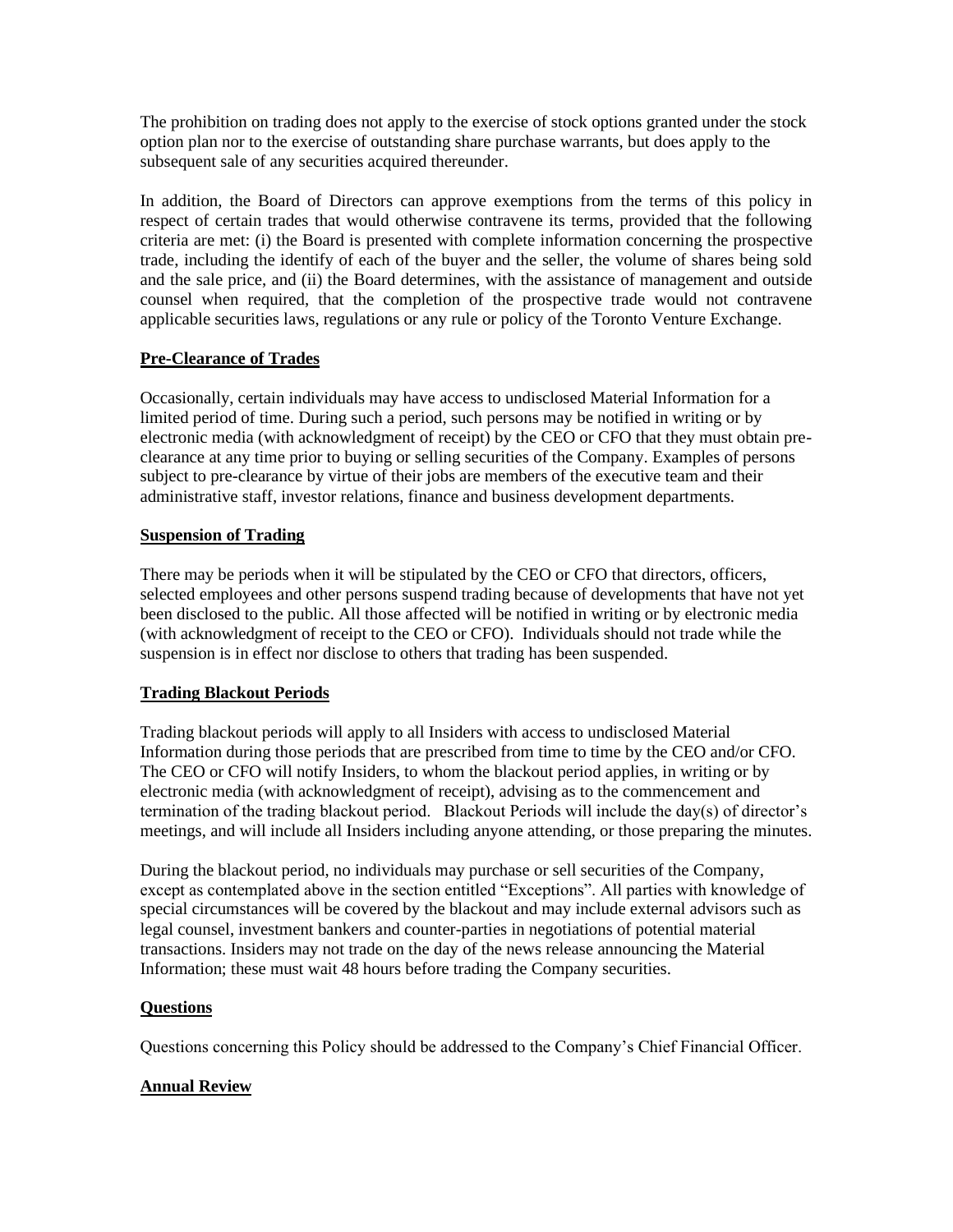The Company's Board of Directors has approved this Policy. The Board will review this Policy at least annually and any changes proposed.

| Policy Approved: | May 8, 2009        |
|------------------|--------------------|
| Reviewed:        | November 30, 2009  |
| Reviewed:        | September 26, 2012 |
| Reviewed:        | October 3, 2013    |
| Reviewed:        | November 19, 2014  |
| Reviewed:        | November 16, 2015  |
| Reviewed:        | November 16, 2016  |
| Reviewed:        | November 23, 2017  |
| Reviewed:        | November 27, 2018  |
| Reviewed:        | August 27, 2019    |
| Reviewed:        | November 25, 2020  |
| Reviewed:        | November 25, 2021  |

### **Distribution of Policy**

This Policy will be circulated to all directors, officers and employees upon approval by the Board of Directors, and whenever changes are made. New employees, directors and officers will be provided with a copy of this Policy and will be advised of its importance. This Policy will be brought to the attention of all Insiders on an annual basis.

#### **Potential Civil, Criminal and Disciplinary Action**

Each person is individually responsible for complying with the securities laws and this Policy, regardless of whether the Company has prohibited trading by that person or any other Insiders. Assuming the absence of undisclosed Material Information, as a general rule, the safest period for Insider trading is within the first ten trading days following the end of a blackout or suspension period. In order to ensure compliance with Insider trading regulations, Company Insiders are required under this Policy to wait a minimum of 48 hours after disclosing Material Information to begin trading Company securities.

An Insider who violates this Policy or any insider trading or tipping laws may face disciplinary action up to and including termination of his or her employment with the Company without notice. The violation of this Policy may also violate certain securities laws. If the Company discovers that an Insider has violated any securities laws, it may refer the matter to the appropriate regulatory authorities, which could lead to penalties, fines or imprisonment.

Insiders may also be liable for improper transactions by any person (commonly referred to as a "*tippee*") to whom they have disclosed previously undisclosed Material Information, or to whom they have made recommendations or expressed opinions on the basis of such Material Information about trading securities.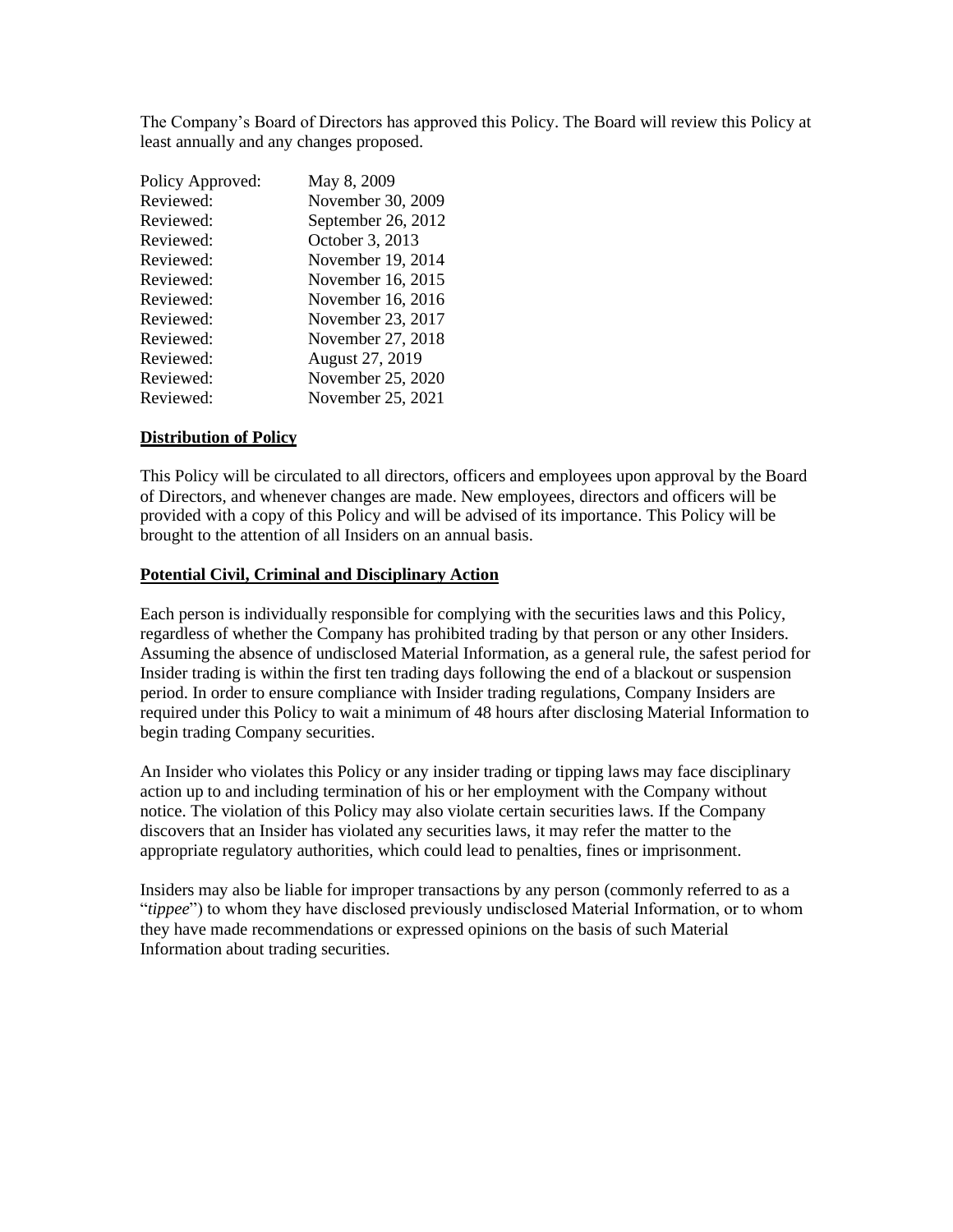# **APPENDIX A**

## **MATERIAL INFORMATION**

The CEO and CFO will use the National Policy 51-201, Disclosure Standards, to determine Material Information as defined in the Company's Policy.

### **Examples of Potentially Material Information**

The following are examples of the types of events or information, which may be material. This list is not exhaustive and any questions regarding materiality should be referred to the Company's CEO and CFO.

### **Changes in Corporate or Capital Structure**

- changes in share ownership that may affect control of the company
- major reorganizations, amalgamations, or mergers
- take-over bids, issuer bids, or insider bids
- the public or private sale of additional securities
- planned repurchases or redemptions of securities
- planned splits of common shares or offerings of warrants or rights to buy shares
- any share consolidation, share exchange, or stock dividend
- changes in a company's dividend payments or policies
- the possible initiation of a proxy fight
- substantial modifications to the rights of security holders

### **Changes in Financial Results**

- a significant increase or decrease in earnings prospects;
- unexpected changes in the financial results for any periods;
- shifts in financial circumstances, such as cash flow reductions, major asset write-offs or write-downs;
- changes in the value or composition of the Company's assets;
- any substantial change in the company's accounting policy

#### **Changes in Business and Operations**

- a significant change in capital investment plans or corporate objectives;
- major labour disputes or disputes with major contractors or suppliers;
- significant new contracts or significant losses of contracts or business;
- changes to the board of directors or executive management, including the departure of the Company's CEO, CFO, COO or president (or persons in equivalent positions);
- the commencement of, or developments in, material legal proceedings or regulatory matters;
- waivers of corporate ethics and conduct rules for officers, directors, and other key employees;
- any notice that reliance on a prior audit is no longer permissible;
- de-listing of the Company's securities or their movement from one quotation system or exchange to another;